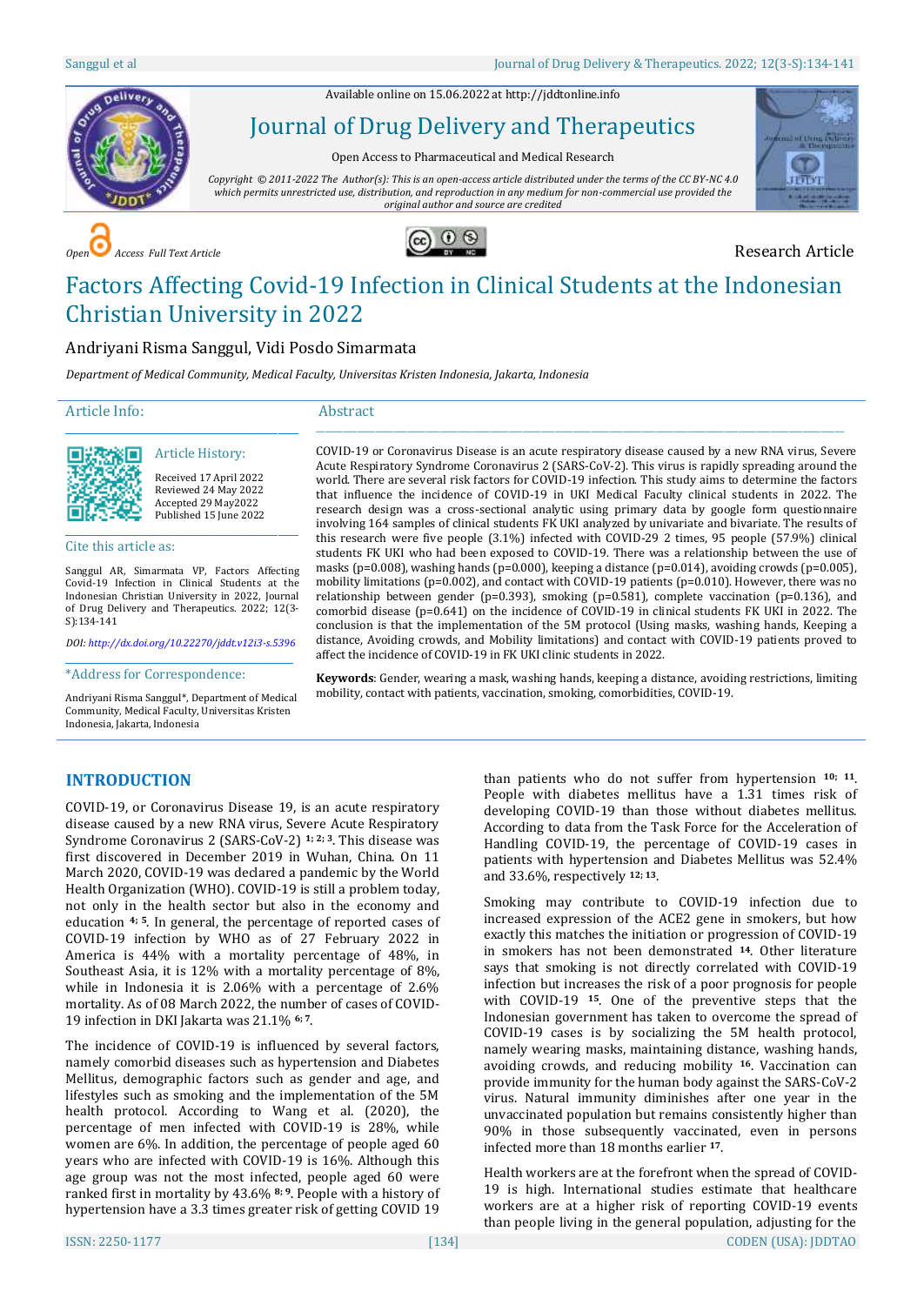likelihood of receiving tests and consistent re-exposure in healthcare workers' work environments such as hospitals or clinics. Lack of personal protective equipment, exposure to infected patients, poor infection control, and pre-existing medical conditions were identified as risk factors for Covid-19 among healthcare workers **18; 19**. With the exposure of FK UKI clinic students to COVID-19, the student's academic activities can be hampered due to limited mobility and activities that can be carried out. It can cause losses because it can hinder the clerk's activities and increase the cost of the clerk if the student finally has to take a temporary leave.

Based on the author's explanation above, the author is interested in researching the factors that influence COVID-19 infection in clinical students at the Indonesian Christian University in 2022.

# **RESEARCH METHOD**

The research design used was a cross-sectional analytic study, with the independent variables being gender, 5M behavior, contact with COVID-19 patients, vaccination, smoking, and comorbid diseases conducted using a questionnaire distributed online to students of the UKI Medical Faculty clinic. This research was conducted at the Indonesian Christian University Hospital from 28 February - to 02 April 2022. The population in this study was all 277 clinical students of the Faculty of Medicine, Christian University of Indonesia. The sample in this study was 164 clinical students of the Faculty of Medicine, Christian University of Indonesia, which was

|  | <b>Table 1: Characteristics of Respondents</b> |  |  |
|--|------------------------------------------------|--|--|
|--|------------------------------------------------|--|--|

determined by the Slovin formula. Sampling using a simple random sampling technique. Samples were taken based on the criteria defined by the researcher. The inclusion criteria for this study were clinical students of the Faculty of Medicine, the Christian University of Indonesia, who were active and willing to be respondents. The exclusion criteria for this study were clinical students of the Faculty of Medicine, the Christian University of Indonesia who did not fill out the questionnaire completely, clinical students of the Faculty of Medicine, the Christian University of Indonesia who were on leave, and clinical students of the Faculty of Medicine, the Christian University of Indonesia who filled out the questionnaire more than once (double data). The independent variables of this study were gender, 5M behavior, contact with COVID-19 patients, vaccination, smoking, and comorbid disease.

# **RESULT AND DISCUSSION**

Table 1 shows the characteristics of the respondents in this study. Most of the respondents in this study were 16-25 years old, 154 clinical students (93.9%) were male, and 108 clinical students were female (65.9%). In this study, 95 clinical students had experienced COVID-19 infection (57.9%) for respondents who smoked and 21 clinical students (12.8%). Table 2 shows the characteristics of the respondents in this study. Most of the respondents in this study were 16-25 years old, 154 clinical students (93.9%) were male, and 108 clinical students were female (65.9%). In this study, 95 clinical students had experienced COVID-19 infection (57.9%).

| Characteristics                         | Frequency | $\%$ |
|-----------------------------------------|-----------|------|
| Age                                     |           |      |
| 16-25 Years                             | 154       | 93.9 |
| 26-35 years old                         | 10        | 6.1  |
| Gender                                  |           |      |
| Woman                                   | 108       | 65.9 |
| Man                                     | 56        | 34.1 |
| COVID-19 infection                      |           |      |
| Have you ever had a COVID-19 infection? | 95        | 57.9 |
| Never had a COVID-19 infection          | 69        | 42.1 |
| Repeated Covid-19 Infections            |           |      |
| Never Infected                          | 95        | 57.9 |
| 1 Time Infected                         | 64        | 39.0 |
| 2 Times Infected                        | 5         | 3.1  |
|                                         |           |      |

### **Table 2: Distribution of COVID-19 Incidence in UKI Medical Faculty Clinic Students in 2022 by Age**

| Variable (Age) | <b>Never Experienced COVID-19</b> |               |    | <b>Have Experienced COVID-19</b> | Total |      |  |
|----------------|-----------------------------------|---------------|----|----------------------------------|-------|------|--|
|                |                                   | $\frac{0}{0}$ | n  | $\frac{0}{0}$                    | n     | $\%$ |  |
| 17 - 25 Years  | 87                                | 56.5%         | 67 | 43.5%                            | 154   | 100% |  |
| 26 - 35 Years  |                                   | 80%           |    | 20%                              | 10    | 100% |  |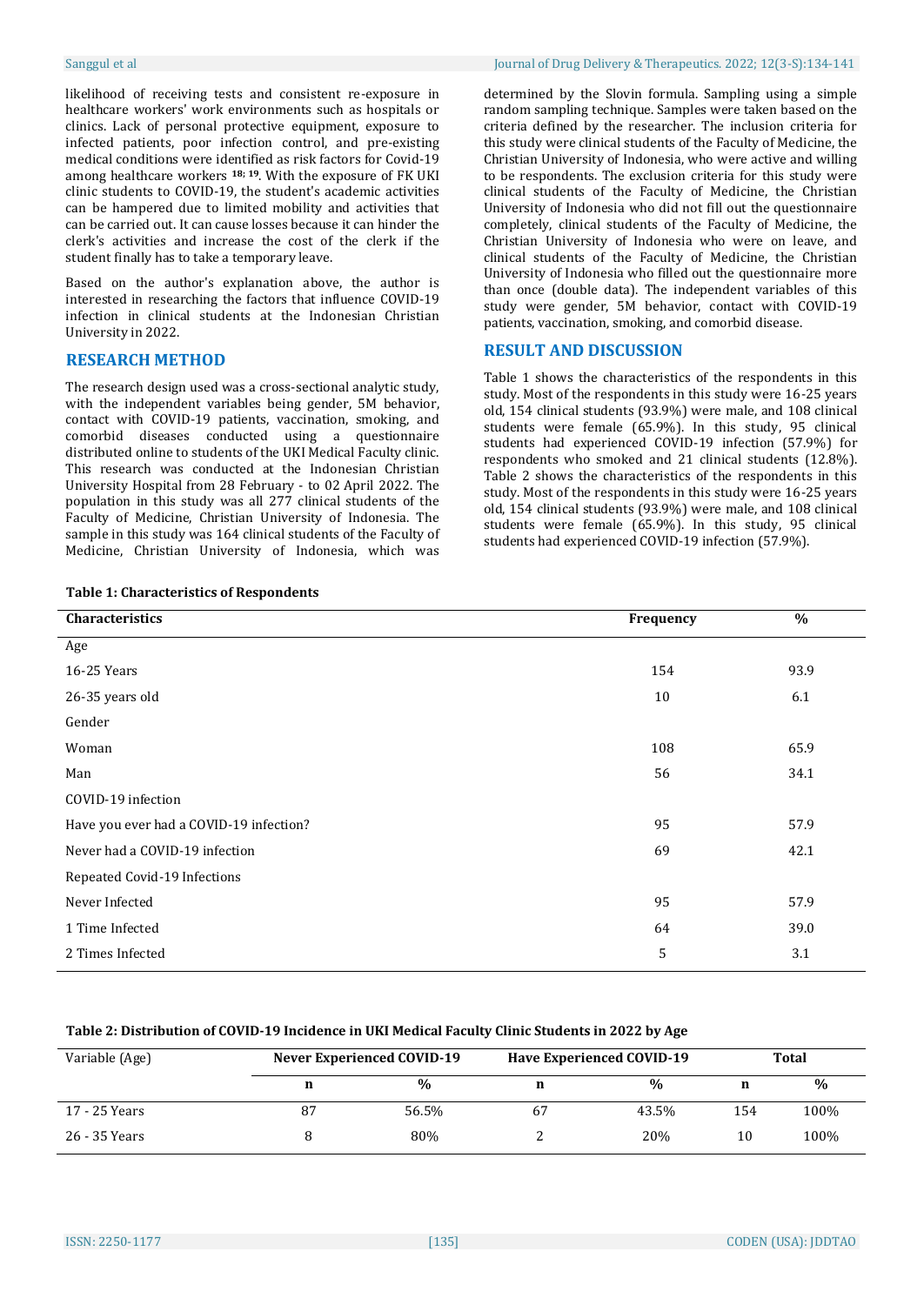| Variable (Gender) |    | Have experienced<br>COVID-19 infection |    | Never experienced<br><b>COVID-19 infection</b> |     | Total |       | <b>Odds</b><br>Ratio | CI 95%        |
|-------------------|----|----------------------------------------|----|------------------------------------------------|-----|-------|-------|----------------------|---------------|
|                   | N  | $\%$                                   | N  | $\frac{0}{0}$                                  | N   | $\%$  |       |                      |               |
| Man               | 21 | 37.5                                   | 35 | 62.5                                           | 56  | 100   | 0.393 | 0.750                | $0,39 - 1,45$ |
| Woman             | 48 | 44.4                                   | 60 | 55.6                                           | 108 | 100   |       |                      |               |

#### **Table 3: The Relationship between Gender and the Incidence of COVID-19 in Clinical Students in 2022**

Table 3 above shows that most of the UKI Medical Faculty clinic students infected with Covid-19 were female, where there were 60 people (55.6%) who had never been infected with Covid-19 and 48 people (44.4%) had been infected. Covid-19. The table above shows that the statistical analysis results obtained are  $P_{Value} > 0.05$  for gender. These results show that H0 is accepted and Ha is rejected, so the gender variable does not have a significant relationship with the incidence of Covid-19 in clinical students at the Indonesian Christian University. Although there is no relationship, the OR results show 0.75, which means that the male sex is a protective factor against COVID 19.

### **Table 4: The Relationship between the Use of Masks and the Incidence of COVID-19 in Clinical Students in 2022**

| Variable (Using Mask)      | Have experienced<br><b>COVID-19 infection</b> |               |    | Never experienced<br><b>COVID-19 infection</b> |     | <b>Total</b> |       | <b>Odds</b><br>Ratio | CI 95%        |
|----------------------------|-----------------------------------------------|---------------|----|------------------------------------------------|-----|--------------|-------|----------------------|---------------|
|                            | N                                             | $\frac{0}{0}$ | N  | $\%$                                           | N   | $\%$         |       |                      |               |
| Always Use Mask            | 88                                            | 62.0          | 54 | 38.0                                           | 142 | 100          |       |                      |               |
| Don't Always Use a<br>Mask | 7                                             | 31.8          | 15 | 68.2                                           | 22  | 100          | 0.008 | 3.942                | $1,34 - 9,11$ |

Table 4 above shows that the number of clinical students who do not always use masks is more significant in the UKI FK clinic students infected with COVID-19, namely 15 people (68.5%) of a total of 21 students who do not always use masks. The table above shows that the statistical analysis results obtained are P<sub>Value</sub> < 0.05 for the use of masks. From these results, it can be concluded that Ha is accepted and H0 is rejected. Bivariate analysis showed that the variable use of masks had a significant relationship ( $P_{Value}$ <0.05) with the incidence of Covid-19. Thus, someone who does not always wear a mask has a 3.94 times greater risk of being infected with COVID-19 than someone who wears a mask.

### **Table 5: The Relationship between Handwashing and the Incidence of COVID-19 in Clinical Students in 2022**

| <b>Variable (Wasing</b><br>hands)  |    | Have experienced<br><b>COVID-19 infection</b> | Never experienced<br><b>COVID-19 infection</b> |      | <b>Total</b> |      | p Value | <b>Odds</b><br>Ratio | CI 95%      |
|------------------------------------|----|-----------------------------------------------|------------------------------------------------|------|--------------|------|---------|----------------------|-------------|
|                                    | N  | $\%$                                          | N                                              | $\%$ | N            | $\%$ |         |                      |             |
| Always wash your<br>hands          | 45 | 34.9                                          | 84                                             | 65.1 | 129          | 100  | 0.000   | 4.073                | $1,83 - 9,$ |
| Not Always<br><b>Washing Hands</b> | 24 | 68.6                                          | 11                                             | 31.4 | 35           | 100  |         |                      | 07          |

Table 5 above shows that 45 clinical students (34.9%) who constantly wash their hands have been infected with Covid-19. Thirtyfive students did not wash their hands, with 24 people (68.6%) whose members had been infected with Covid-19 and 11 people who had never been infected with Covid-19. In other words, the highest number of clinic students who always washed their hands never experienced COVID-19 infection, while the highest number of clinic students who did not always pass their hands had COVID-19 disease. The table above shows that the statistical analysis results obtained are P<sub>Value</sub> <0.05 for hand washing. From these results, it can be concluded that Ha is accepted and H0 is rejected. Bivariate analysis showed that the variable hand washing had a significant relationship (PValue < 0.05) with the incidence of Covid-19. Thus, someone who does not always wash their hands has a 4.07 times greater risk of being infected with COVID-19 than someone who washes their hands.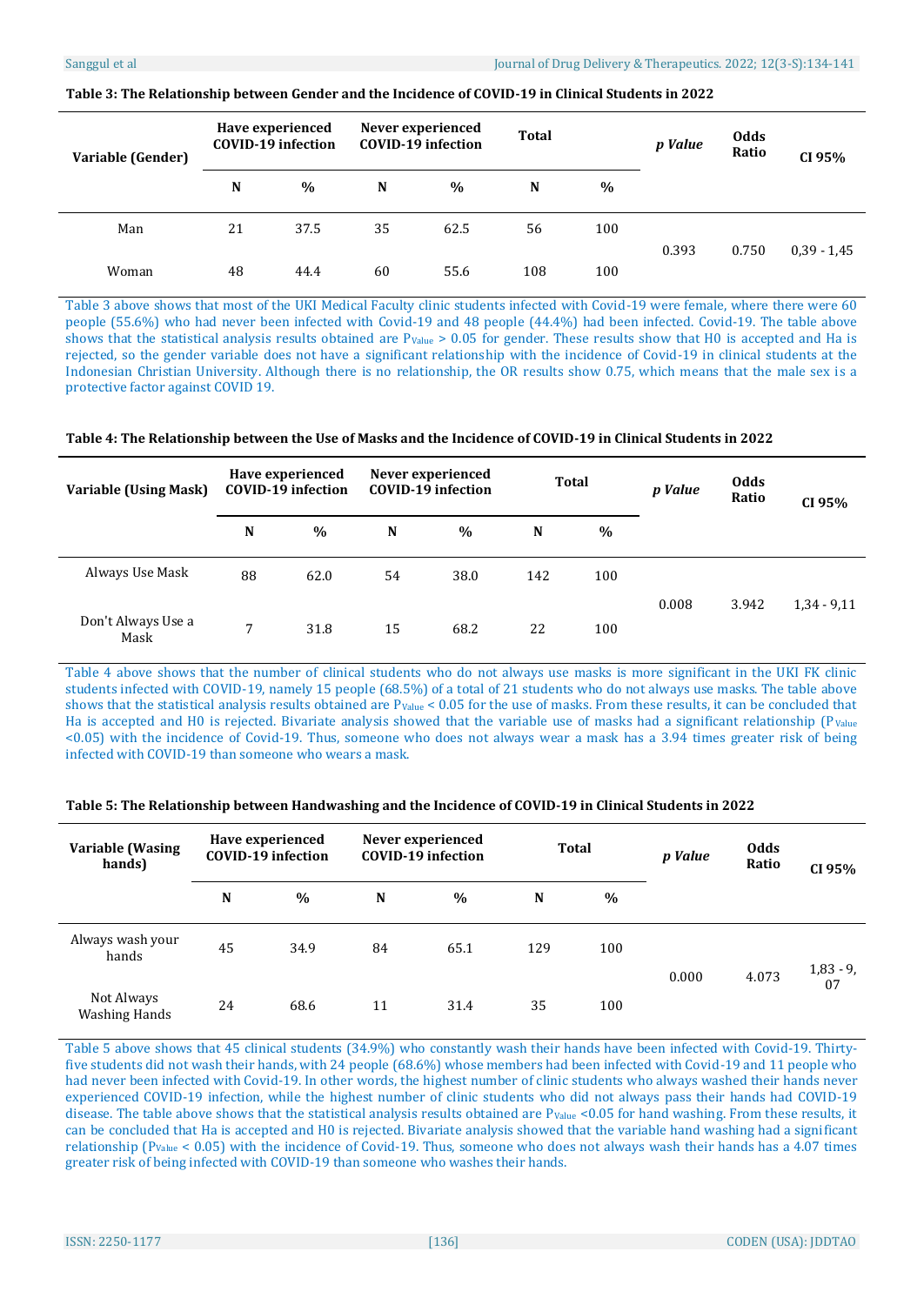| Variable (social<br>distancing)     |    | Have experienced<br><b>COVID-19 infection</b> | Never experienced<br><b>COVID-19 infection</b> |      | <b>Total</b> |      | p Value | <b>Odds</b><br>Ratio | CI 95%           |
|-------------------------------------|----|-----------------------------------------------|------------------------------------------------|------|--------------|------|---------|----------------------|------------------|
|                                     | N  | $\frac{0}{0}$                                 | $\mathbf N$                                    | $\%$ | N            | $\%$ |         |                      |                  |
| Always Keep Your<br><b>Distance</b> | 23 | 31.5                                          | 50                                             | 68.5 | 73           | 100  | 0.014   | 2.222                | $1,17 -$<br>4,23 |
| Don't Always Keep<br>Your Distance  | 46 | 50.5                                          | 45                                             | 49.5 | 91           | 100  |         |                      |                  |

**Table 6: The Relationship between Keeping Distance and the Incidence of COVID-19 in Clinical Students in 2022**

Table 6 above shows that most clinical students who always keep their distance, 50 (68.5%) are students who have never been infected with Covid-19, and 23 people (31.5%) have been infected with Covid-19. The table above shows that the statistical analysis results are PValue <0.05 to maintain distance. From these results, it can be concluded that Ha is accepted and H0 is rejected. Bivariate analysis showed that the variable of social distancing had a significant relationship ( $P_{Value} < 0.05$ ) with the incidence of Covid-19. Thus, someone who does not always keep their distance has a 2.22 times greater risk of being infected with COVID-19 than someone who keeps his distance.

**Table 7: The Relationship between Avoiding Crowds and the Incidence of COVID-19 in Clinical Students in 2022**

| Variable (Avoiding<br>crowds)  |    | Have experienced<br><b>COVID-19 infection</b> | Never experienced<br><b>COVID-19 infection</b> |      | Total |      | p Value | <b>Odds</b><br>Ratio | CI 95%   |
|--------------------------------|----|-----------------------------------------------|------------------------------------------------|------|-------|------|---------|----------------------|----------|
|                                | N  | $\%$                                          | N                                              | $\%$ | N     | $\%$ |         |                      |          |
| Always Avoiding<br>Crowds      | 33 | 33.3                                          | 66                                             | 66.7 | 99    | 100  | 0.005   | 2.483                | $1,31 -$ |
| Doesn't Always Avoid<br>Crowds | 36 | 55.4                                          | 29                                             | 44.6 | 65    | 100  |         |                      | 4,72     |

Table 7 above shows that for most clinical students who always avoid crowds, 66 people (66.7%) have never been infected with Covid-19, and 33 people (33.3%) have been infected with Covid-19. The table above shows that the statistical analysis results are PValue <0.05 to avoid crowds. From these results, it can be concluded that Ha is accepted and H0 is rejected. Bivariate analysis showed that the variable avoiding crowds had a significant relationship  $(P_{Value} < 0.05)$  with the incidence of Covid-19. Thus, someone who doesn't always avoid crowds has a 2.48 times greater risk of getting infected with COVID-19 than someone who always avoids crowds.

|  |  | Table 8: The Relationship between Limiting Mobility and the Incidence of COVID-19 in Clinical Students in 2022 |
|--|--|----------------------------------------------------------------------------------------------------------------|
|--|--|----------------------------------------------------------------------------------------------------------------|

| <b>Variable</b><br>(restricting<br>mobility) |    | Have experienced<br><b>COVID-19</b> infection | Never experienced<br><b>COVID-19 infection</b> |      | <b>Total</b> |               | p Value | <b>Odds</b><br>Ratio | CI 95%           |
|----------------------------------------------|----|-----------------------------------------------|------------------------------------------------|------|--------------|---------------|---------|----------------------|------------------|
|                                              | N  | $\frac{0}{0}$                                 | N                                              | $\%$ | N            | $\frac{0}{0}$ |         |                      |                  |
| Always Restricting<br>Mobility               | 26 | 30.6                                          | 59                                             | 69.4 | 85           | 100           | 0.002   | 2.710                | $1,43 -$<br>5,14 |
| Doesn't Always<br><b>Restrict Mobility</b>   | 43 | 54.4                                          | 36                                             | 45.6 | 79           | 100           |         |                      |                  |

Table 8 above shows that in most clinical students who limit their mobility, 59 people (69.4%) have never been infected with Covid-19, and 26 people (30.6%) have been infected with Covid-19. The table above shows that the statistical analysis results are p-value <0.05 to limit mobility. From these results, it can be concluded that Ha is accepted and H0 is rejected. Bivariate analysis showed that the variable limiting mobility had a significant relationship ( $P_{Value} < 0.05$ ) with the incidence of Covid-19. Thus, someone who does not always limit mobility has a 2.71 times greater risk of being infected with COVID-19 than someone who always limits mobility.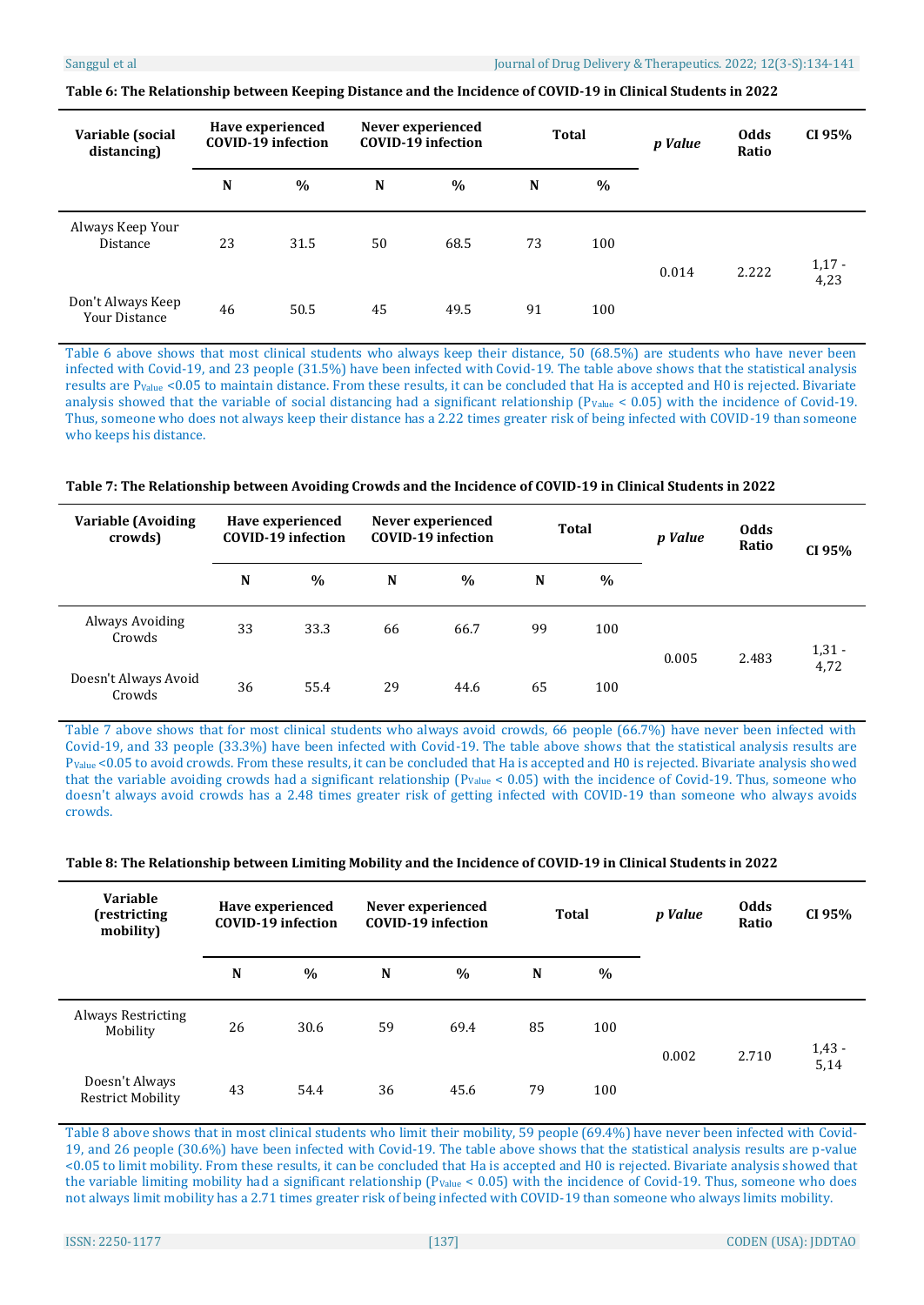| Variable                                |             | Have experienced<br><b>COVID-19 infection</b> | Never experienced<br><b>COVID-19</b> infection |      |     | <b>Total</b>  |       | <b>Odds</b><br>Ratio | CI 95%   |
|-----------------------------------------|-------------|-----------------------------------------------|------------------------------------------------|------|-----|---------------|-------|----------------------|----------|
|                                         | N           | $\%$                                          | N                                              | $\%$ | N   | $\frac{0}{0}$ |       |                      |          |
| Have contact with<br>a COVID-19 patient | 62          | 47.0                                          | 70                                             | 53.0 | 132 | 100           | 0.010 | 3.163                | $1,28 -$ |
| Never contact with<br>COVID-19 patient  | $7^{\circ}$ | 21.9                                          | 25                                             | 78.1 | 32  | 100           |       |                      | 7,82     |

**Table 9: The Relationship between Contacts with COVID-19 Patients and the Incidence of COVID-19 in Clinical Students in 2022**

Table 9 above shows that most clinical students who have been in contact with confirmed Covid-19 patients are 70 people (53%) who have never been infected with Covid-19, and 47 people (47%) have been infected with Covid-19. The table above shows that the statistical analysis results are P<sub>Value</sub> <0.05 for contacts with confirmed Covid-19 patients. From these results, it can be concluded that Ha is accepted and H0 is rejected. Bivariate analysis showed that the variable of close contact with COVID-19 patients had a significant relationship (P<sub>Value</sub> < 0.05) with the incidence of Covid-19. Thus, someone who has had close contact with a COVID-19 patient has a 3.16 times greater risk of being infected with COVID-19 than someone who has never had close contact with a COVID-19 patient.

**Table 10: The Relationship between Smoking and the Incidence of COVID-19 in Clinical Students in 2022**

| <b>Variable</b><br>(Smoker) |    | Have experienced<br><b>COVID-19 infection</b> |    | Never experienced<br><b>COVID-19 infection</b> | <b>Total</b> |      | p Value | <b>Odds</b><br>Ratio | CI 95%           |
|-----------------------------|----|-----------------------------------------------|----|------------------------------------------------|--------------|------|---------|----------------------|------------------|
|                             | N  | $\%$                                          | N  | $\frac{0}{0}$                                  | N            | $\%$ |         |                      |                  |
| Active smoker               | 10 | 47.6                                          | 11 | 52.4                                           | 21           | 100  |         |                      |                  |
| Not an Active<br>Smoker     | 59 | 41.3                                          | 84 | 58.7                                           | 143          | 100  | 0.581   | 1.294                | $0,52 -$<br>3,24 |

Table 10 above shows that in most of the clinical students who are active smokers, 11 people (52.4%) have never been infected with Covid-19, and ten people (47.6%) have been infected with Covid-19. The table above shows that the statistical analysis results are PValue > 0.05 for smoking. From these results, it can be concluded that H0 is accepted and Ha is rejected. Bivariate analysis showed that the smoking variable did not have a significant relationship ( $P_{Value} > 0.05$ ) with the incidence of Covid-19. Thus, someone who actively smokes has a 1.29 times greater risk of being infected with Covid-19 compared to someone who does not actively smoke

|  |  | Table 11: The Relationship between Complete Vaccination and the Incidence of COVID-19 in Clinical Students in 2022 |
|--|--|--------------------------------------------------------------------------------------------------------------------|
|  |  |                                                                                                                    |

| <b>Variable</b><br>(Vaccination) |              | Have experienced<br><b>COVID-19 infection</b> | Never experienced<br><b>COVID-19 infection</b> |               | Total |      | p Value | <b>Odds</b><br>Ratio | CI 95% |
|----------------------------------|--------------|-----------------------------------------------|------------------------------------------------|---------------|-------|------|---------|----------------------|--------|
|                                  | N            | $\%$                                          | N                                              | $\frac{0}{0}$ | N     | $\%$ |         |                      |        |
| Complete<br>Vaccination          | 69           | 42.9                                          | 92                                             | 57.1          | 161   | 100  | 0.136   | 0.571                | 0,00   |
| Incomplete<br>vaccination        | $\mathbf{0}$ | $\mathbf{0}$                                  | 3                                              | 100           | 3     | 100  |         |                      |        |

Table 11 above shows that for most clinical students who have received complete vaccinations, 92 people (57.1%) have never been infected with Covid-19, and 69 people (42.9%) have been infected with Covid-19. The table above shows that the statistical analysis results are PValue > 0.05 for complete vaccination. From these results, it can be concluded that H0 is accepted and Ha is rejected. Bivariate analysis showed that the whole vaccination variable did not have a significant relationship (P value > 0.05) with the incidence of Covid-19. Thus, someone who received a complete vaccination had a protective factor of 0.57 times greater than someone who had not received full immunization.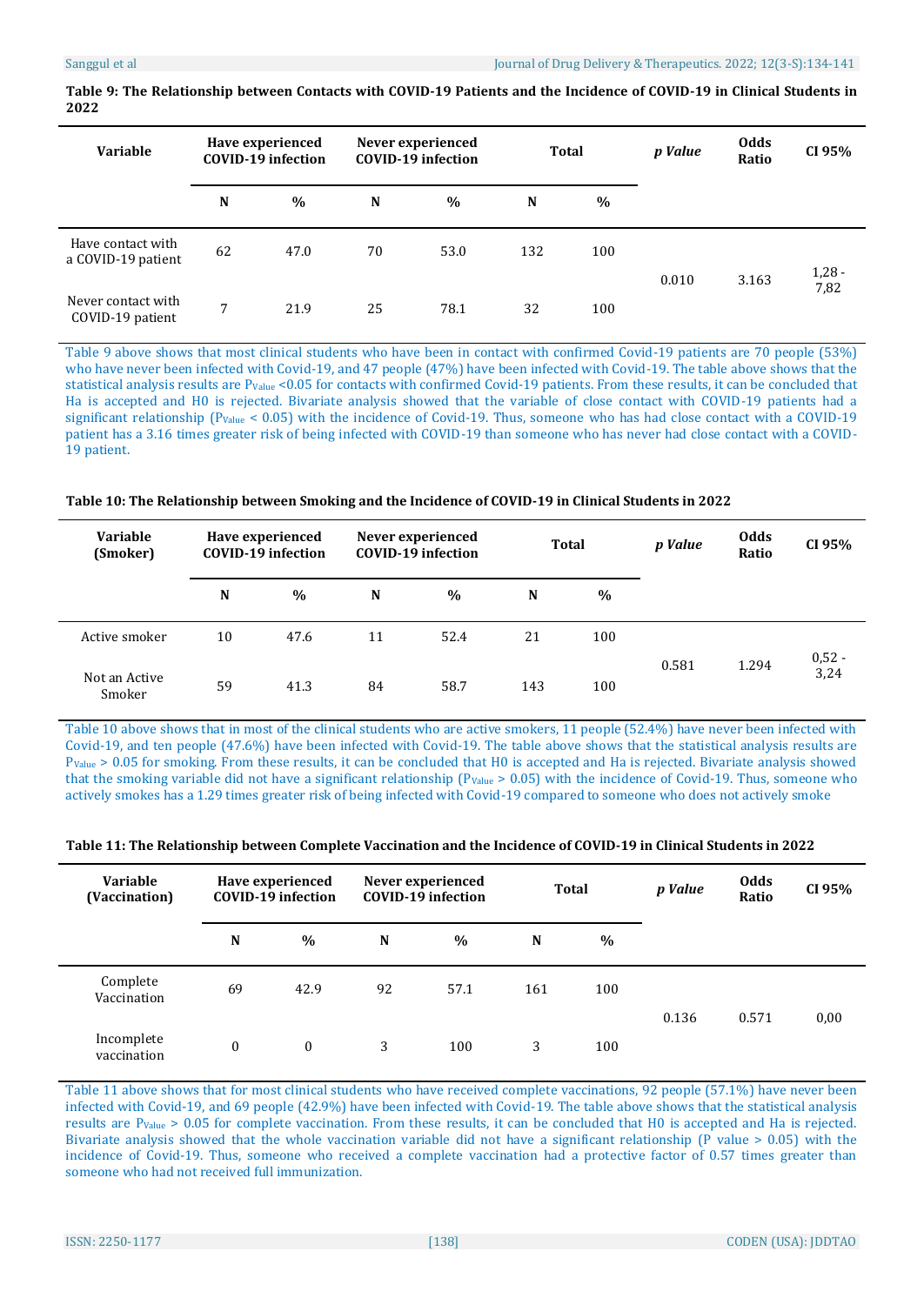| Variable<br>(comorbid)                |    | Have experienced<br><b>COVID-19</b> infection | Never experienced<br><b>COVID-19 infection</b> |      | <b>Total</b> |               | $\boldsymbol{p}$<br><b>Value</b> | <b>Odds</b><br>Ratio | CI 95%           |
|---------------------------------------|----|-----------------------------------------------|------------------------------------------------|------|--------------|---------------|----------------------------------|----------------------|------------------|
|                                       | N  | $\%$                                          | N                                              | $\%$ | N            | $\frac{0}{0}$ |                                  |                      |                  |
| No Comorbid<br>Disease                | 65 | 41.7                                          | 91                                             | 58.3 | 156          | 100           | 0.641                            | 1.400                | $0,34 -$<br>5,80 |
| There are Comorbid<br><b>Diseases</b> | 4  | 50.0                                          | 4                                              | 50.0 | 8            | 100           |                                  |                      |                  |

**Table 12: The Relationship between Comorbid Diseases and the Incidence of COVID-19 in Clinical Students in 2022**

Table 12 above shows that most clinical students who have comorbid diseases are four people (50.0%) who have never been infected with Covid-19, and four people (50.0%) have been infected with Covid-19. The table above shows that the statistical analysis results are PV value > 0.05 for comorbid diseases. From these results, it can be concluded that H0 is accepted and Ha is rejected. Bivariate analysis showed that the comorbid disease variable did not have a significant relationship ( $P_{Value} > 0.05$ ) with the incidence of Covid-19. Thus, someone who has a comorbid disease has a 1.4 times greater risk of being infected with Covid-19 than someone who does not have a comorbid condition.

The relationship results between gender and the incidence of COVID-19 in clinical students in 2022 are similar to the results of a study conducted by Putri et al. (2021) that there is no relationship between gender characteristics and the incidence of COVID-19 where the PValue value is 0.485. However, the research results obtained contradict the theory which states that men are more at risk of COVID 19 due to chromosomal factors and hormonal factors **<sup>20</sup>**. Women are more protected from COVID 19 than men because they have an x chromosome and sex hormones such as progesterone which play an essential role in innate and adaptive immunity, and men usually, because of the demands of work they, leave the house more often than women, so they are susceptible to this disease. The results of the relationship between the use of masks and the incidence of COVID-19 in clinical students in 2022 are similar to the research which states that population compliance with the use of masks universally in public places is effective by 70% with contact tracing with sufferers proven to be effective in reducing the spread of the virus **21**. It is also similar to the study results which showed that the use of masks effectively reduced the number of COVID-19 cases with a PValue of 0.013.52 **<sup>22</sup>**. The use of masks can limit the spread of Covid-19, which is part of a comprehensive series of prevention and control measures. Masks can be used to protect healthy people when in contact with infected people to prevent further transmission. Then, it is recommended to use a comprehensive masks in all facilities for everyone, both health workers and the general public, regardless of the activities carried out.

The results of the relationship between hand washing and the incidence of COVID-19 in clinical students in 2022 are similar to the results of a study conducted by Karout et al., who stated that patients with positive RT-PCR results were significantly less likely to wash and use hand sanitizer (never: 48.7%; sometimes: 31.6%; always: 19.7%) than with patients with negative RT-PCR results (never: 0%; occasionally: 79.7%; and always: 21.3%) (p < 0.001) **23**.

The results of the relationship between maintaining distance and the incidence of COVID-19 in clinical students in 2022 are similar to the results of a study which stated that patients with positive RT-PCR results were significantly less likely to keep their distance (never: 85.5%; sometimes: 13.2%; and always: 1.3%) compared to patients with positive results. RT-PCR was negative (never: 85.3%; sometimes: 6.3%; and always: 8.4%) (p < 0.001) **<sup>24</sup>**. Research The weekly COVID-19 incidence rate per 100,000 people for the most populous English Upper Tier Local Authorities (UTLA) fell from the highest to the lowest within four weeks after social distancing measures were introduced **<sup>25</sup>**.

The relationship results between avoiding crowds and the incidence of COVID-19 in clinical students in 2022 are similar to the study which stated that the spread of infection in Japan was decreasing due to reducing the time spent in crowds by less than 4 hours [26]. If, on the other hand, do not avoid crowded areas, the incidence of COVID-19 infection will still occur. It is also similar to the study which showed that social distancing behaviors such as avoiding public spaces or crowds, both risk perceptions were significant for the risk of infection and the risk of death from Covid-19 disease with a p-value of <0.001 **27**.

Viella states that prolonged time and close contact in confined and crowded spaces are strongly associated with the highest risk, with a lower chance of infection (20 times less) than casual contact in open spaces **<sup>28</sup>**. Symptomatic patients produce the majority of conditions. It is now clear that there may be an infection from asymptomatic patients and even from persons in the disease's incubation period (presymptomatic patients). The results of the relationship between limiting mobility and the incidence of COVID-19 in clinical students in 2022. The level of correlation between the level of spread of Covid-19 and the behavior of community mobility is relatively low (the correlation coefficient ranges from 0.03 to 0.33).

The results of the relationship between contact with COVID-19 patients and the incidence of COVID-19 in clinical students in 2022 are similar to research that shows an effect of close contact on confirmed cases of covid-19 with a PV value = 0.00 **<sup>29</sup>**. It means that close contact is a risk factor for Covid-19. Exposure to close contacts increases the risk of being confirmed COVID-19 6.802 times compared to those without exposure to close contacts. The results of the relationship between smoking and the incidence of COVID-19 in clinical students in 2022 are similar to the effects of research which states that there is no definite relationship between smoking and COVID-19 (HR 0.559 95% CI 0.344-0.909) **<sup>30</sup>**.

The results of the relationship between complete vaccination and the incidence of COVID-19 in clinical students in 2022 are different from the results of a study which stated that vaccination with three doses of COVID-19 mRNA vaccine, compared to those who were not vaccinated and received two doses was associated with protection against the Omicron and Delta variants with a PValue value < 0.001 **31**. Results of the Relationship Between Comorbid Diseases and COVID-19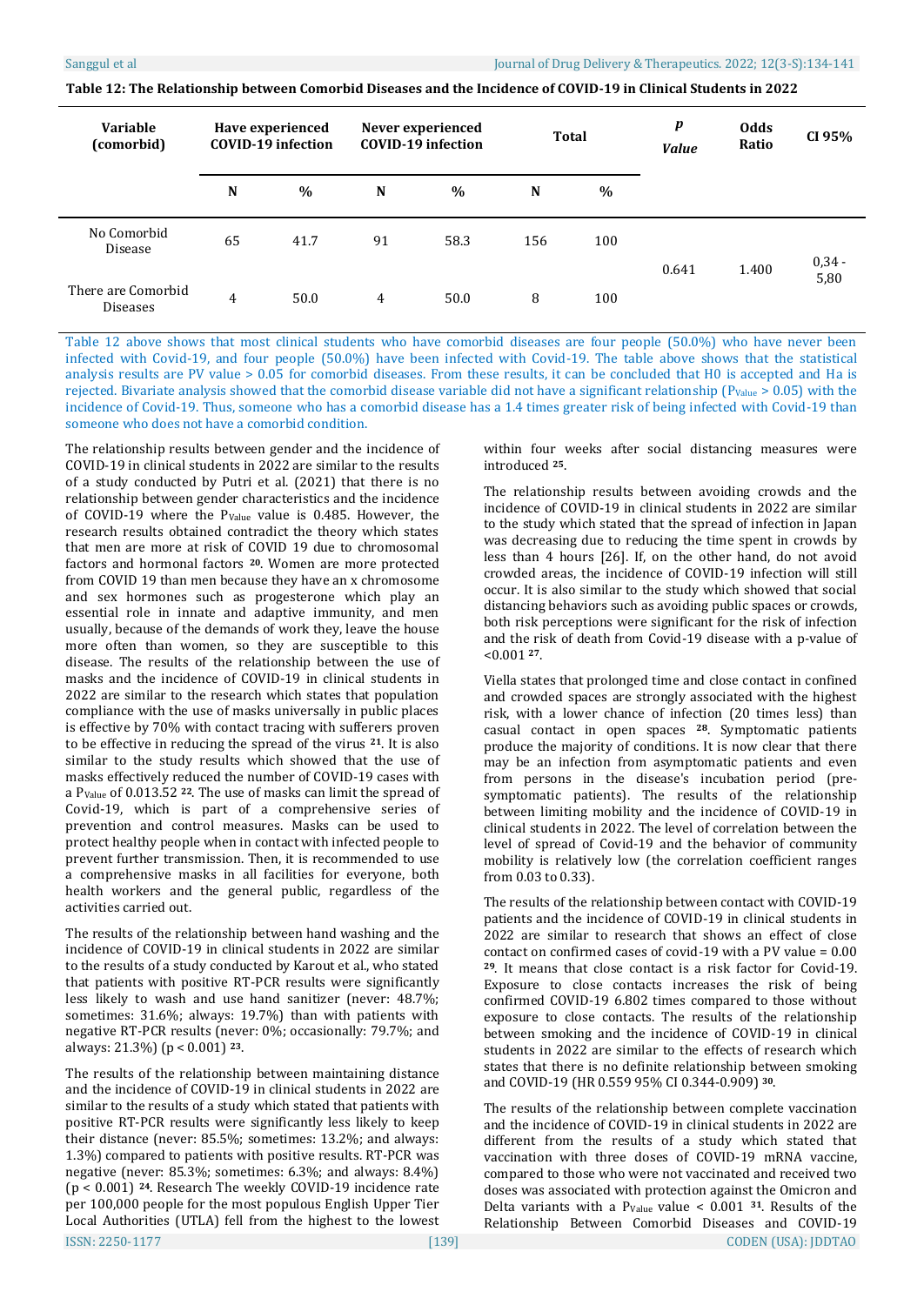Incidence in Clinical Students in 2022 In contrast to research which stated that comorbid diseases such as diabetes mellitus, kidney disease, liver disease, and heart disease affect the incidence of Covid-19 with PValue <0.001 **<sup>32</sup>**. People who have physiological problems from various types of illnesses have serious exacerbating effects as they increase the chances of being infected by the new coronavirus due to a weak immune system, which is prone to infection.

# **CONCLUSION**

This study found that not all of the variables studied were related to COVID-19 infection in UKI Medical Faculty clinical students. The use of masks, washing hands, maintaining distance, avoiding crowds, limiting mobility, and contact with COVID-19 patients had a significant relationship. However, there was no significant relationship between gender, smoking, complete vaccination, and comorbid disease against COVID-19 infection in students of the UKI FK clinic in 2022. Based on the results of this study, there is an effect of 5M on COVID-19 condition in UKI FK clinic students. It is recommended that an evaluation of the implementation of the 5M protocol (Using a mask, washing hands, maintaining distance, avoiding crowds, limiting mobility) be carried out by students of the UKI FK clinic. In addition, it was also found that contact with COVID-19 patients on COVID-19 infection in FK UKI clinic students in 2022, so it can be considered that FK UKI clinic students in 2022 to increase the use of PPE. Both of these aim to reduce the risk of COVID-19 infection.

# **REFERENCES**

[1] Lai CC, Shih TP, Ko WC, Tang HJ, Hsueh PR. Severe acute respiratory syndrome coronavirus 2 (SARS-CoV-2) and coronavirus disease-2019 (COVID-19): The epidemic and the challenges. International journal of antimicrobial agents. 2020 Mar 1; 55(3):105924.

<https://doi.org/10.1016/j.ijantimicag.2020.105924>

- [2] Mohanty SK, Satapathy A, Naidu MM, Mukhopadhyay S, Sharma S, Barton LM, Stroberg E, Duval EJ, Pradhan D, Tzankov A, Parwani AV. Severe acute respiratory syndrome coronavirus-2 (SARS-CoV-2) and coronavirus disease 19 (COVID-19)-anatomic pathology perspective on current knowledge. Diagnostic pathology. 2020 Dec; 15(1):1-7. <https://doi.org/10.1186/s13000-020-01017-8>
- [3] Park SE. Epidemiology, virology, and clinical features of severe acute respiratory syndrome-coronavirus-2 (SARS-CoV-2; Coronavirus Disease-19). Clinical and experimental pediatrics. 2020 Apr; 63(4):119. <https://doi.org/10.3345/cep.2020.00493>
- [4] Lambert H, Gupte J, Fletcher H, Hammond L, Lowe N, Pelling M, Raina N, Shahid T, Shanks K. COVID-19 as a global challenge: towards an inclusive and sustainable future. The Lancet Planetary Health. 2020 Aug 1; 4(8):e312-4. [https://doi.org/10.1016/S2542-](https://doi.org/10.1016/S2542-5196(20)30168-6) [5196\(20\)30168-6](https://doi.org/10.1016/S2542-5196(20)30168-6)
- [5] Carter P, Anderson M, Mossialos E. Health system, public health, and economic implications of managing COVID-19 from a cardiovascular perspective.
- [6] Ismail SN, Abdul Halim Zaki I, Noordin ZM, Md Hussin NS, Ming LC, Zulkifly HH. Clinical characteristics and risk factors for mortality in patients with COVID-19: A retrospective nationwide study in Malaysia. Proceedings of Singapore Healthcare. 2022 Mar 12:20101058221085743. <https://doi.org/10.1177/20101058221085743>
- [7] Ghahremanloo M, Lops Y, Choi Y, Jung J, Mousavinezhad S, Hammond D. A comprehensive study of the COVID-19 impact on PM2. 5 levels over the contiguous United States: A deep learning approach. Atmospheric Environment. 2022 Jan 14:118944. <https://doi.org/10.1016/j.atmosenv.2022.118944>
- [8] Klingspor L, Tortorano AM, Peman J, Willinger B, Hamal P, Sendid B, Velegraki A, Kibbler C, Meis JF, Sabino R, Ruhnke M. Invasive Candida infections in surgical patients in intensive care units: a prospective, multicentre survey initiated by the European Confederation of Medical Mycology (ECMM)(2006-2008). Clinical

Microbiology and Infection. 2015 Jan 1; 21(1):87-e1. <https://doi.org/10.1016/j.cmi.2014.08.011>

- [9] Chodick G, Tene L, Rotem RS, Patalon T, Gazit S, Ben-Tov A, Weil C, Goldshtein I, Twig G, Cohen D, Muhsen K. The effectiveness of the TWO-DOSE BNT162b2 vaccine: analysis of real-world data. Clinical Infectious Diseases. 2022 Feb 1; 74(3):472-8. <https://doi.org/10.1093/cid/ciab438>
- [10] Zhou X, Zhu J, Xu T. Clinical characteristics of coronavirus disease 2019 (COVID-19) patients with hypertension on reninangiotensin system inhibitors. Clinical and experimental hypertension. 2020 Oct 2; 42(7):656-60. <https://doi.org/10.1080/10641963.2020.1764018>
- [11] Zaki N, Alashwal H, Ibrahim S. Association of hypertension, diabetes, stroke, cancer, kidney disease, and high-cholesterol with COVID-19 disease severity and fatality: A systematic review. Diabetes & Metabolic Syndrome: Clinical Research & Reviews. 2020 Sep 1; 14(5):1133-42. <https://doi.org/10.1016/j.dsx.2020.07.005>
- [12] Hikmawati I, Setiyabudi R. Epidemiology of COVID-19 in Indonesia: common source and propagated source as a cause for outbreaks. The Journal of Infection in Developing Countries. 2021 May 31; 15(05):646-52. <https://doi.org/10.3855/jidc.14240>
- [13] Isna H, Ragil S. Epidemiology of COVID-19 in Indonesia: common source and propagated source as a cause for outbreaks. ARTIKEL JURNAL. 2021.
- [14] Shastri MD, Shukla SD, Chong WC, Rajendra KC, Dua K, Patel RP, Peterson GM, O'Toole RF. Smoking and COVID-19: What we know so far. Respiratory medicine. 2021 Jan 1; 176:106237. <https://doi.org/10.1016/j.rmed.2020.106237>
- [15] Cattaruzza MS, Zagà V, Gallus S, D'Argenio P, Gorini G. Tobacco smoking and COVID-19 pandemic: old and new issues. A summary of the evidence from the scientific literature. Acta Bio Medica: Atenei Parmensis. 2020; 91(2):106.
- [16] Sigalingging G, Nasution Z, Ginting M, Simanullang P. Analysis of Community Tradition and Knowledge with Covid-19 Prevention Efforts. International Journal of Science and Society. 2021 Nov 16; 3(4):1-5. <https://doi.org/10.54783/ijsoc.v3i4.388>
- [17] Pouwels KB, Pritchard E, Matthews PC, Stoesser N, Eyre DW, Vihta KD, House T, Hay J, Bell JI, Newton JN, Farrar J. Effect of Delta variant on viral burden and vaccine effectiveness against new SARS-CoV-2 infections in the UK. Nature medicine. 2021 Dec; 27(12):2127-35. <https://doi.org/10.1038/s41591-021-01548-7>
- [18] Cook TM. Risk to health from COVID-19 for anaesthetists and intensivists-a narrative review. Anaesthesia. 2020 Nov; 75(11):1494-508. <https://doi.org/10.1111/anae.15220>
- [19] Hussen H, Alemu ZA. Risk of COVID-19 infection and associated factors among healthcare workers: a cross-sectional study at Eka Kotebe Treatment Center in Ethiopia. International journal of general medicine. 2021; 14:1763. <https://doi.org/10.2147/IJGM.S301518>
- [20] Xu L, Mao Y, Chen G. Risk factors for 2019 novel coronavirus disease (COVID-19) patients progressing to critical illness: a systematic review and meta-analysis. Aging (Albany NY). 2020 Jun 30; 12(12):12410. <https://doi.org/10.18632/aging.103383>
- [21] Howard J, Huang A, Li Z, Tufekci Z, Zdimal V, van der Westhuizen HM, von Delft A, Price A, Fridman L, Tang LH, Tang V. An evidence review of face masks against COVID-19. Proceedings of the National Academy of Sciences. 2021 Jan 26; 118(4). <https://doi.org/10.1073/pnas.2014564118>
- [22] Suzuki K, Hasegawa T, Kano N, Okamoto Y. A study of the effect of wearing face masks in preventing COVID-19 transmission in the United States of America. Public Administration and Policy. 2021 Oct 26. <https://doi.org/10.1108/PAP-08-2021-0046>
- [23] Karout L, Serwat A, El Mais H, Kassab M, Khalid F, Mercedes BR. COVID-19 prevalence, risk perceptions, and preventive behavior in asymptomatic Latino population: A cross-sectional study. Cureus. 2020 Sep 29; 12(9). <https://doi.org/10.7759/cureus.10707>